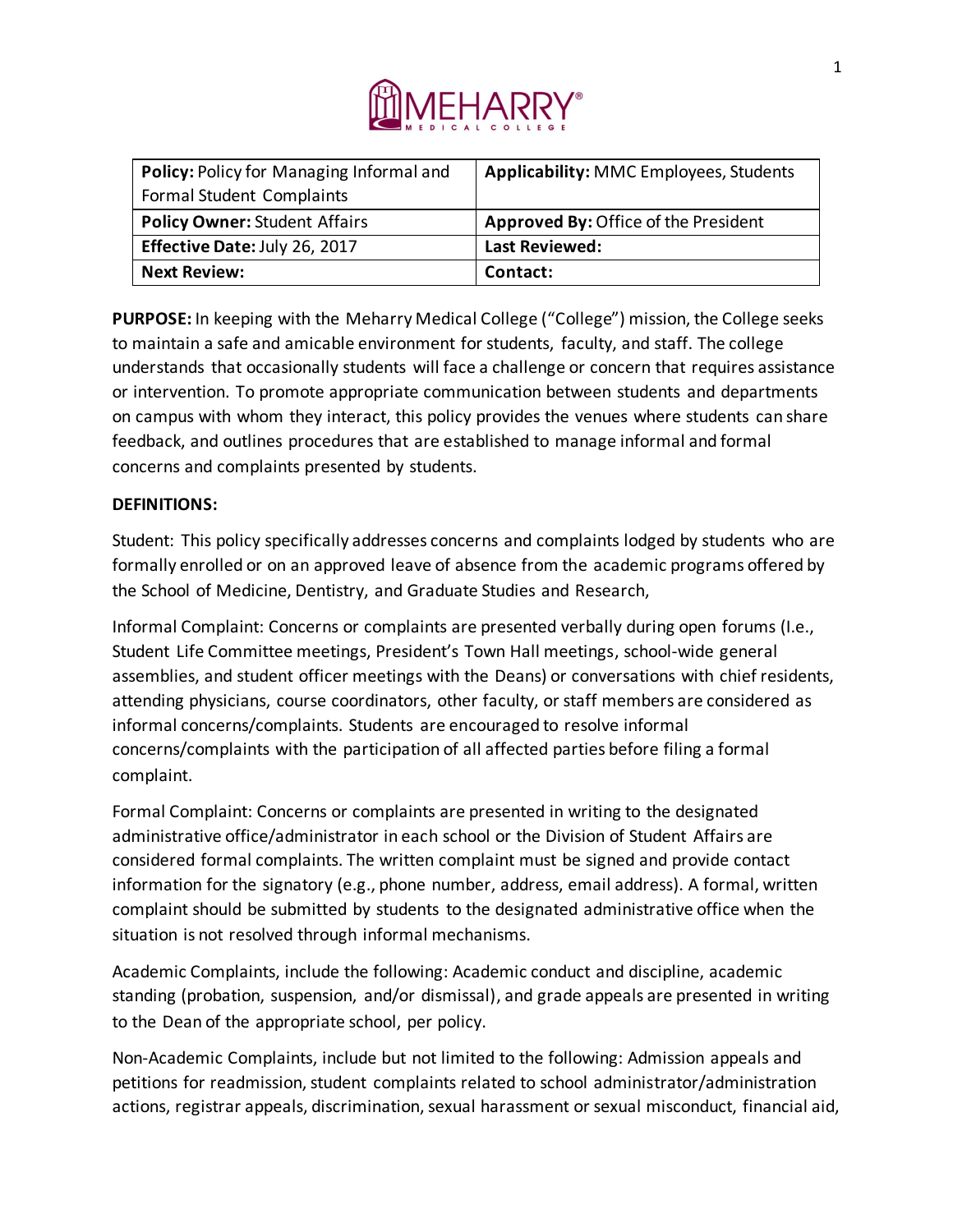

| Policy: Policy for Managing Informal and | <b>Applicability: MMC Employees, Students</b> |
|------------------------------------------|-----------------------------------------------|
| Formal Student Complaints                |                                               |
| <b>Policy Owner: Student Affairs</b>     | <b>Approved By: Office of the President</b>   |
| Effective Date: July 26, 2017            | <b>Last Reviewed:</b>                         |
| <b>Next Review:</b>                      | Contact:                                      |

parking and traffic appeals, student housing appeals, and safety and security department appeals.

## **PROCEDURE:**

Students have several avenues for presenting and seeking resolution to their informal and formal complaints. The designated administrative areas for handling the following concerns and complaints include:

General Concerns, Non-Academic Complaints, and Suggestions may be reported to:

• Division of Student Affairs Office of Student Life

Academic Complaints may be reported to:

- School of Dentistry: Offices of Student, Academic and Clinical Affairs
- School of Graduate Studies and Research: Office of the Dean
- School of Medicine: Offices of Student and Academic Affairs

Each School and has established specific procedures for handling informal and formal complaints from students. Students and other members of the campus community may access descriptions of the procedures for resolving concerns and complaints through the following publications:

| Publications                                 | Students & Academic Affairs Contact Number |
|----------------------------------------------|--------------------------------------------|
| School of Medicine Student Policies          | $(615)$ 327-6413                           |
| School of Dentistry Student Policies         | $(615)$ 327-6076                           |
| School of Graduate Studies and Research      | $(615)$ 327-6533                           |
| <b>Student Policies</b>                      |                                            |
| Division of Student Affairs Student Handbook | $(615)$ 327-6792                           |
|                                              |                                            |

Sexual Misconduct Violations should be reported to the Title IX Coordinators office by calling (615) 327-6552 or (615) 327-6921. The policy is located online in the Policy Library

Non-Retaliation Clause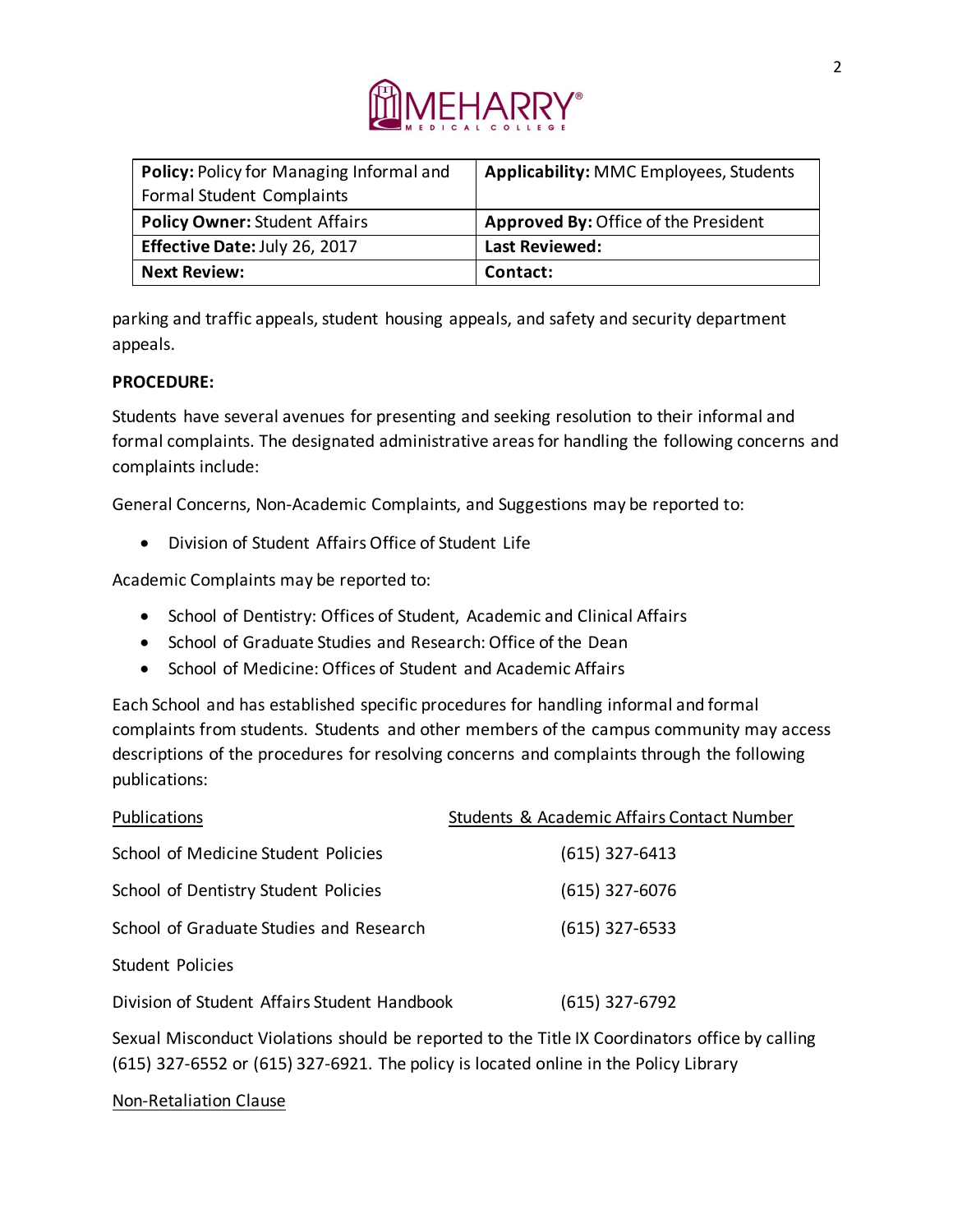

| Policy: Policy for Managing Informal and | <b>Applicability: MMC Employees, Students</b> |
|------------------------------------------|-----------------------------------------------|
| Formal Student Complaints                |                                               |
| <b>Policy Owner: Student Affairs</b>     | Approved By: Office of the President          |
| Effective Date: July 26, 2017            | <b>Last Reviewed:</b>                         |
| <b>Next Review:</b>                      | Contact:                                      |

Retaliation against complainants who make good faith reports regarding violations of College policies is prohibited and may result in disciplinary action and/or sanctions.

# Informal Resolution

The Office of Student Life will pursue resolution of concerns and informal complaints wherever practicable. Offers by respective parties to reach informal resolution, via a campus mediator, will be accepted by the Office of Student Life and will be extended to the other party. To the extent appropriate, the Office of Student Life will assist with the resolution of concerns and informal complaints.

## Formal Resolution

The process to resolve students' formal complaints begins when the written complaint is received by the designated office. The steps to resolve the issue include the following:

- A record of the complaint will be created, logged, and maintained by the designated office/administrator.
- The administrative staff will perform due diligence to investigate the complaint. A record of conversations, actions, and documents, will be kept and updated to include dates and actions taken to resolve the complaint.
- A proposal to resolve the issue will be forwarded to the complainant by the designated administrator.
- A notice of the formal resolution will be presented to the complainant by the designated administrator.
- A copy of all documents will be retained in the designated office.

# Appeals of Non-Academic and Academic Decisions

Any appeal that falls under the Student Professional Code of Conduct policy, will be reviewed by the College's Student Professional Code of Conduct Committee for a final recommendation to the Office of the President or his/her designee.

# Retention of Records of Student Complaints